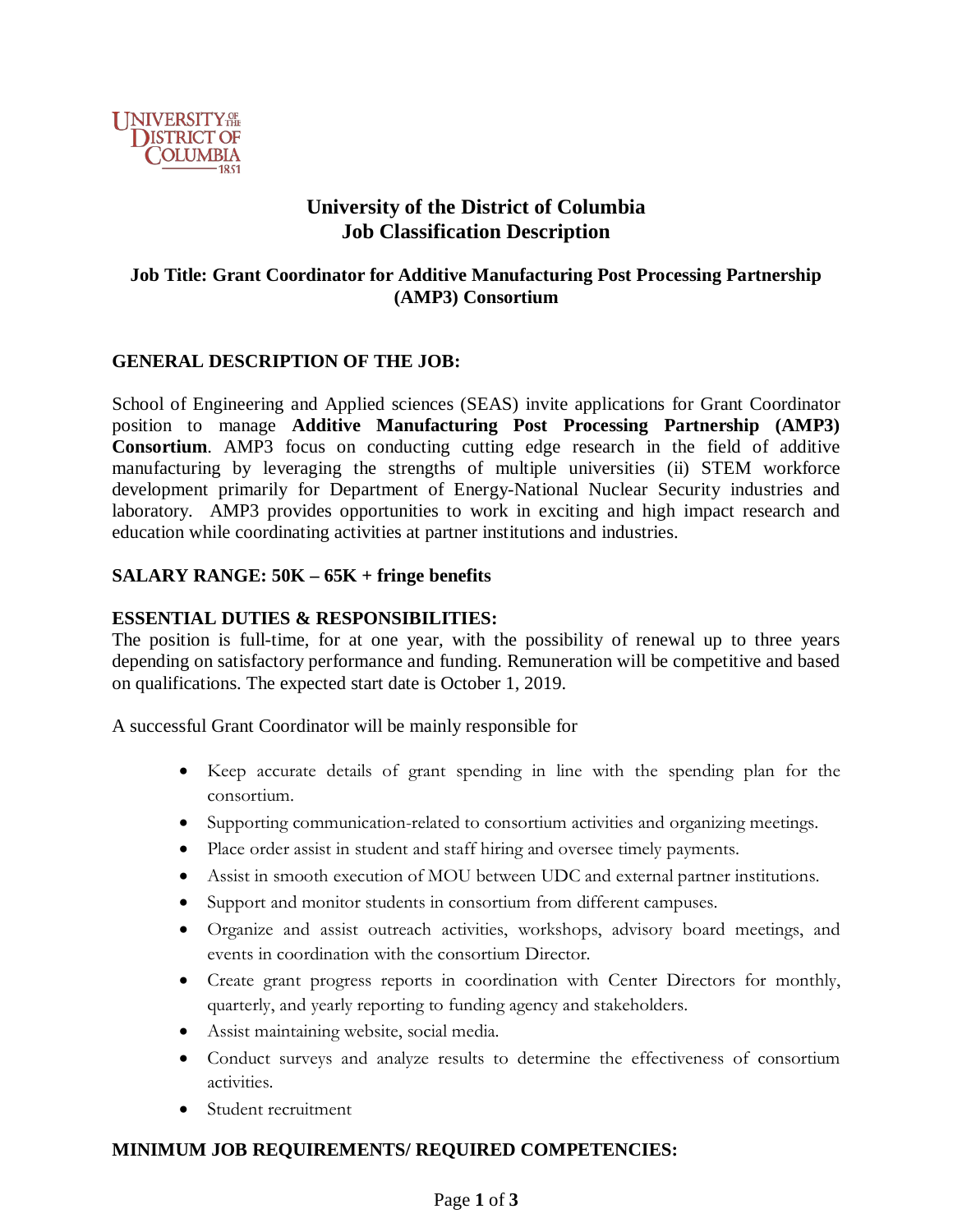A successful candidate for this position is expected to have the following qualifications and skills.

- A candidate must be eligible to work legally in the USA.
- Bachelor's Degree in Engineering/science or related discipline
- 3+ years' experience in project management and administrative duties
- Strong understanding of finance control and management systems
- Working knowledge of MS office tool, website maintenance, and utilizing social media
- Impeccable verbal and written communication skills
- Excellent management skill and ability to work with other amicably.

# **STANDARDS & EXPECTATIONS:**

## **1. Expectations of the job:**

The work involves interacting with the faculty, students, university staff, and collaborators associated with the consortium. The job consists of a variety of complex multidisciplinary, and inter-related tasks tied to the information conveyed in the above sections. The incumbent is expected to function with independence on their assignments and to use initiative and seasoned judgment. The candidate may also be engaged in outreach activities.

#### **2. Development and Counseling:**

The successful applicant will receive career development mentoring from the PI in terms of scholarly activities. The PI will assist in preparing the candidate as per their career ambitions.

## **3.Training:**

Incumbent may get training for working with different softwares and orientation. However, applicant should be able to navigate to seek answers to the questions related to the assigned tasks.

#### **4. Knowledge of UDC Rules and Regulations:**

The position requires a solid understanding of the policies and procedures of the Board of Trustees, the University, as well as applicable Federal and D.C. government laws. The university provides all training required by OSHA to ensure employee safety.

The University of the District of Columbia is an Equal Opportunity Employer (EOE).

Note: The University reserves the right to change or reassign job duties as provided in policy and negotiated agreements.

Employee Signature Date

Print Name Date by a state of the Unit of the Unit of the Unit of the Unit of the Unit of the Unit of the Unit of the Unit of the Unit of the Unit of the Unit of the Unit of the Unit of the Unit of the Unit of the Unit of

Supervisor Signature Date